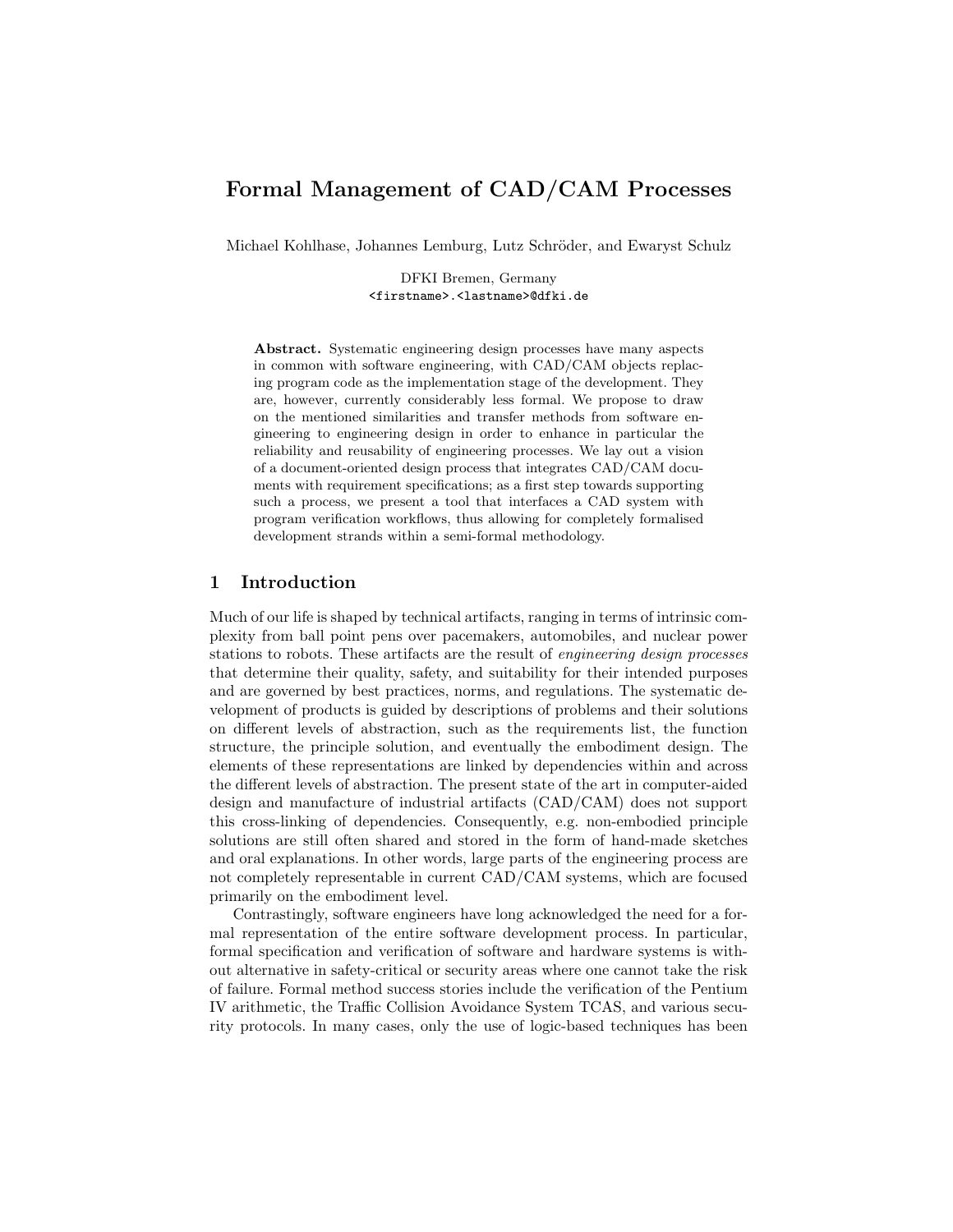able to reveal serious bugs in software and hardware systems; in other cases, spectacular and costly failures such as the loss of the Mars Climate Orbiter could have been avoided by formal techniques. Norms such as IEC 61508 make the use of formal methods mandatory for software of the highest safety integrity level (SIL 3). Thus, formal methods will form an integral part of any systematic methodology for safe system design.

The main goal of the present work is to outline how formal methods, hitherto used predominantly in areas such as software development and circuit design that are inherently dominated by logic-oriented thinking anyway, can be transferred to the domain of CAD/CAM, which is more closely tied to the physical world. In particular, we wish to tie formal specification documents in with a semi-formal engineering design process. Potential benefits for the CAD/CAM process include

- formal verification of physical properties of the objects designed
- tracing of (formalized) requirements across the development process
- improved control over the coherence of designs
- semantically founded change management.

We lay out this vision in some more detail, relating it to an extended discussion of current best practice in engineering design (Section [2\)](#page-1-0), before we proceed to report a first step towards enabling the use of formal methods in engineering design: we describe a tool that extracts formal descriptions of geometric objects from CAD/CAM designs (Section [3\)](#page-5-0). Specifically, the tool exports designs in the CAD/CAM system SOLIDWORKS into a syntactic representation in the wide-spectrum language HASCASL [\[10\]](#page-15-0), thereby making the connection to a formal semantics of CAD/CAM objects in terms of standard three-dimensional affine geometry as defined in a corresponding specification library. We apply the tool in a case study (Section [4\)](#page-8-0) involving a toy but pioneering example where we prove that a simple CAD drawing implements an abstractly described geometric object, using the semi-automatic theorem prover Isabelle/HOL, interaction with which is via logic translations implemented in the Bremen heterogeneous tool set HeTS [\[8\]](#page-15-1).

## <span id="page-1-0"></span>2 A Document-oriented Process for CAD/CAM

Best practices for designing technical artifacts are typically standardized by professional societies. In our exposition here, we will follow the German VDI 2221 [\[12\]](#page-15-2), which postulates that the design process proceeds in welldefined phases, in which an initial idea is refined step-by-step to a fully specified product documentation. We observe that the process is similar to the software engineering process and that the stages in the design process result in specification documents, as they are e.g. found in the V-model (see Fig. [1\)](#page-2-0). In contrast to software engineering approaches like the V-model, however, VDI 2221 (and actual current practice in engineering design) do not provide a mechanism to ensure consistency between the design stages,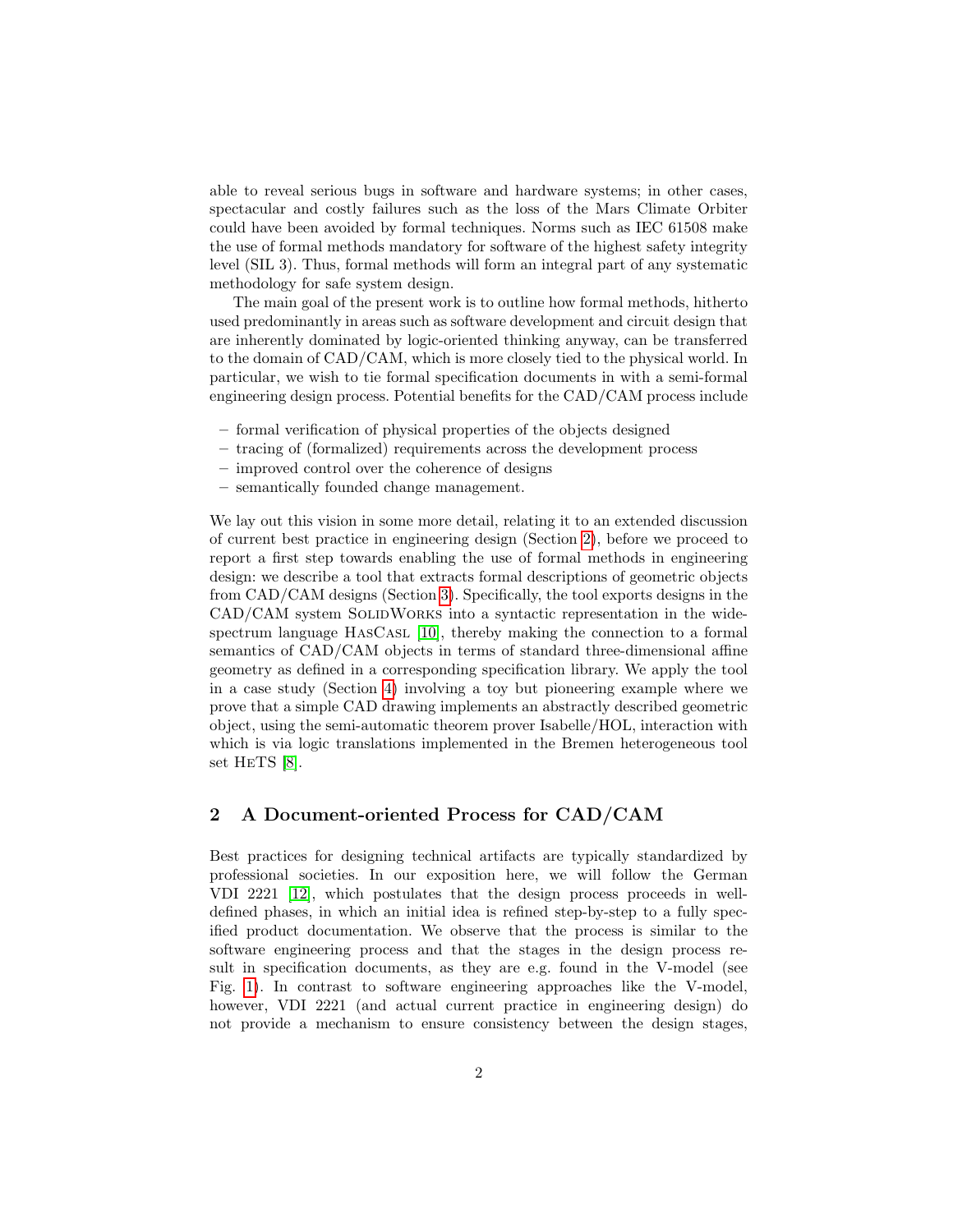or methods for verifying that products actually meet requirements specified in preceding phases of the development. In fact, the VDI 2221 process corresponds only to the left shank of the process depicted in Fig. [1,](#page-2-0) while the quality control process (the right shank in Fig. [1](#page-2-0) and the main contribution of the Vmodel) is left unspecified.



<span id="page-2-0"></span>Fig. 1. The V-model of Software Engineering

#### 2.1 The Engineering Design Process

To make the correspondence between VDI 2221 and the V-model explicit we review the  $\sin^1$  stages and relate them to the V-model before we illustrate them with a simple example.

- S1 Purpose/Problem: a concise formulation of the purpose of the product to be designed.
- S2 Requirements List: a list of explicit named properties of the envisioned product. It is developed in cooperation between designer and client and corresponds to the user specification document in the V-model.
- <span id="page-2-2"></span>S3 Functional Structure: A document that identifies the functional components of the envisioned product and puts them into relation with each other.
- S4 Solution in Principle: a specification of the most salient aspects of the design. It can either be a CAD design like the one in Fig. [2](#page-4-0) below or a hand drawing [\[7\]](#page-15-3).
- <span id="page-2-1"></span>S5 Embodiment Design/"Gestalt": a CAD design which specifies the exact shape of the finished product.
- S6 Documentation: accompanies all steps of the design process.

Note that most of these design steps result in informal text documents, with step [S5](#page-2-1) being the notable exception. In the envisioned document-oriented engineering design process we will concentrate on these documents, enhance them with semantic annotations and link them to background specifications to enable machine support: e.g. requirements tracing, management of change, or verification of physical properties. Before discussing this vision in more detail, let us set up an example by considering a rational reconstruction of the design process of a machinists' hammer according to DIN 1041.

### 2.2 The Design of a Hammer

<sup>&</sup>lt;sup>1</sup> In fact, [\[12\]](#page-15-2) specifies additional stages for determining modular structures and developing their embodiments, which we will subsume in steps [S3](#page-2-2) and [S5](#page-2-1)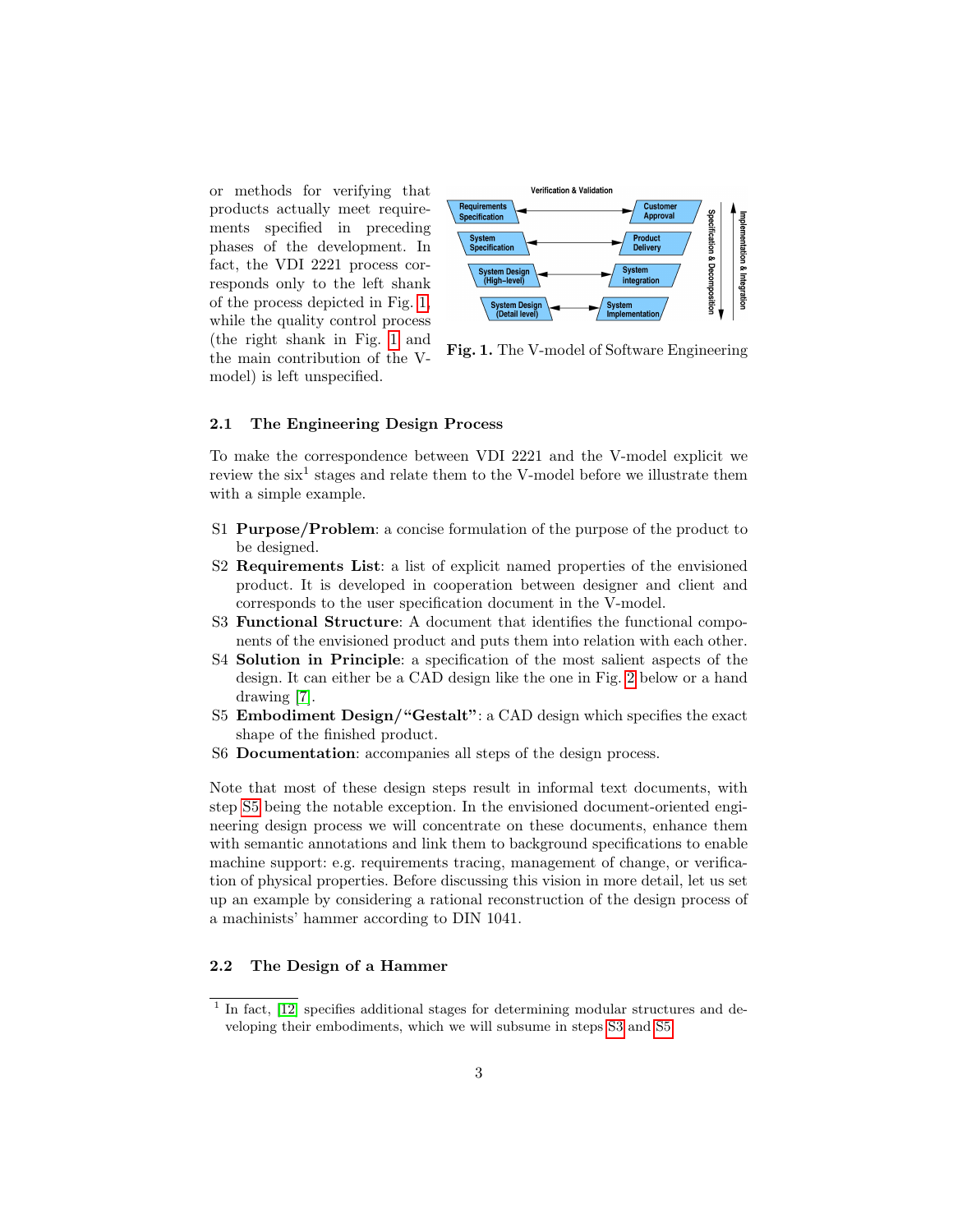The Purpose of a Hammer The first and most important step in setting up a requirements list is the specification of the purpose of the product. The purpose describes the intended use of the product solution-neutrally. This is the highest level of abstraction within the design process. In the case of a hammering tool, the purpose can be in the form of a very simple definition:

A hammer is an apparatus for transmitting an impulse to an object.

In reference to a hand-tool in contrast to e.g. a hammer mill, the purpose can be narrowed to:

A hammer is an apparatus for the manual generation and transmission a defined impulse to an object.

Ideally, the list of requirements of a product should be unambiguous, clear and complete. This ideal goal is seldom fulfilled in a real life design process. This is due e.g. to implicit customer wishes, which in fact often are more important to the market-success of a product than the well-known and explicitly named requirements. In the case of the hammer, the requirements might include the following.

#### Explicit Requirements

- <span id="page-3-0"></span>E1 The hammer has to fulfill the standard DIN 1041 and all related subsequent standards, namely: DIN 1193, DIN 1195, DIN 5111, DIN 68340 and DIN ISO 2786-1.
- <span id="page-3-1"></span>E2 The handle has to be painted with a clear lacquer over all and with colour RAL 7011 (iron grey) at 10 cm from the lower end.
- E3 Two company logos of 20mm length are placed on both sides of the handle.

#### Implicit Requirements

- I1 The hammer must be usable for right-handed and left-handed persons.
- I2 The hammer should be ergonomic.
- I3 The hammer must fit into a standard tool chest.
- I4 The hammer shall look strong and matter-of-fact.

Functional Specification of a Hammer Within the design process, the functional specification is done by setting up the function structure that breaks down the complex problem into manageable smaller sub-functions and represents the logical interrelationships of the given tasks. As in the previous design steps, the function structure is still solution neutral. The aim is to open up a preferably broad solution field, which will be narrowed by explicit named criteria within further steps of the design process.

The function structure is intended to explain interrelationships within the future embodied product; therefore, the connection between function structure and the given product has to be clear. Every sub-function can be found within the product, or the product is not a suitable solution. On the other hand, function structures are not appropriate as a tool for reverse engineering, because the relation between the embodied product and the underlying functions is ambiguous.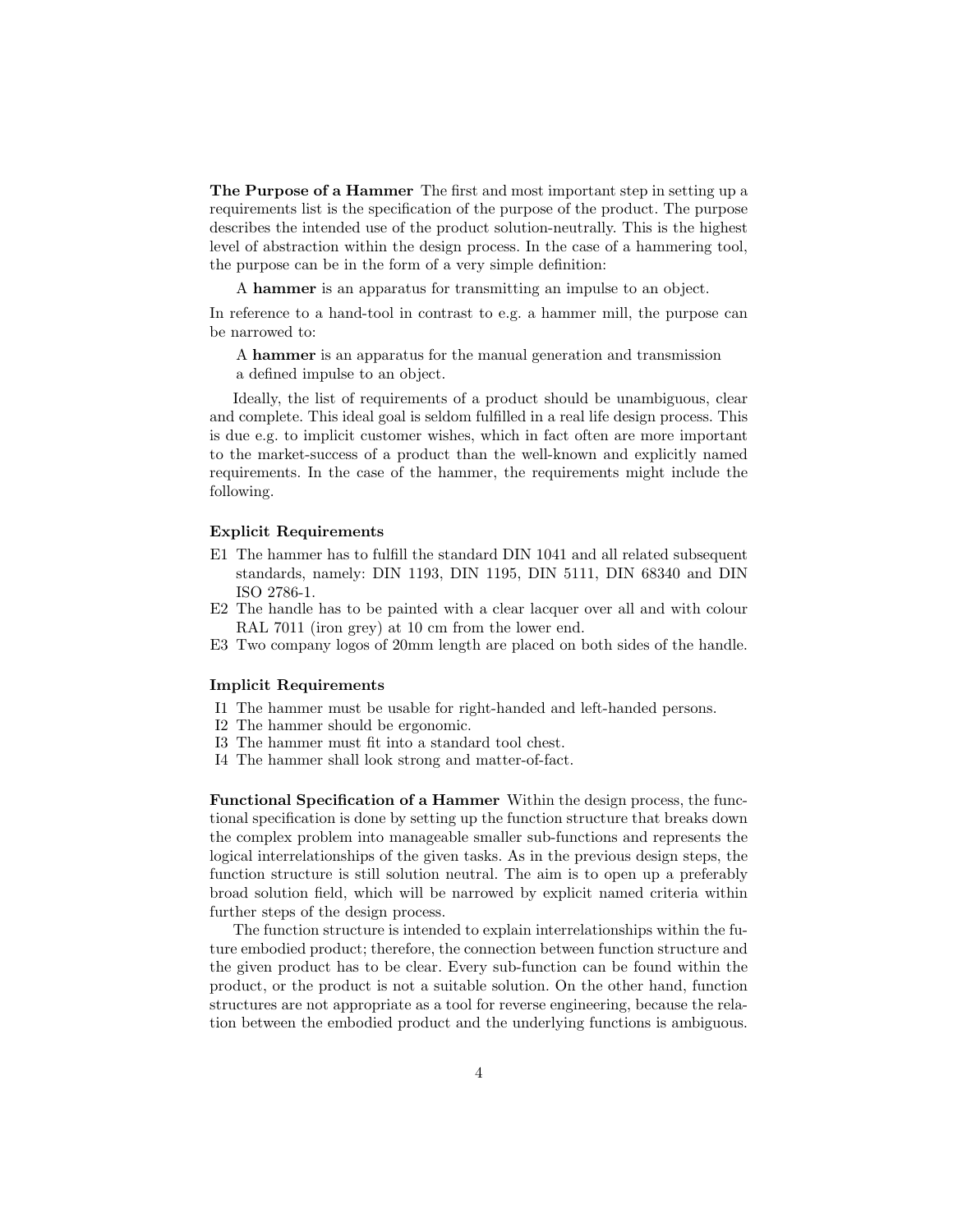

ture for the hammer as an apparatus for the manual generation and transmission of a defined impulse to an object.

The Principle Solution for a Hammer From the functional specification, we develop a principle solution (see Fig. [2\)](#page-4-0). This solution abstracts from

the physical traits of the eventual product and identifies the functional parts. For a hammer, one of these is the handle, here a cylindrical part of the hammer shaft used for gripping. The fact that it is symmetric/cylindrical is a response to the requirement [E1.](#page-3-0) The handle is con-



<span id="page-4-0"></span>Fig. 2. A principle solution for a Hammer

nected to an inert mass (depicted by a solid ball in Fig. [2\)](#page-4-0) which is again connected to an active surface that delivers the impact on the object. The size and form of the active surface will be determined by the requirement [E2.](#page-3-1) In fact, the principle solution reveals that there is a second possible active area of the hammer, opposite to the primary one; Fig. [2](#page-4-0) shows three variants of the principle solution with differing secondary active surfaces.

The Embodiment of a Hammer Note that the principle solution is not a finished design yet, since it abstracts from most of the physical traits of a hammer, e.g. the dimensions of the shaft and the form of the head, which will be specified in the embodiment design step. Here, the ultimate three-dimensional shape and the materials of the product are derived, taking into account material properties, manufacturability constraints, and aesthetic factors. These can lead to the widely differing final designs we see in use today.

#### 2.3 A Document-Oriented Design Process

We propose to reinforce the systematic engineering design process laid out above with technologies and practices from software engineering and Formal Methods to obtain a document-oriented process where designs are semantically enhanced and linked to formal and semi-formal specifications. It is crucial to note that the various design documents necessarily have differing levels of rigour, ranging from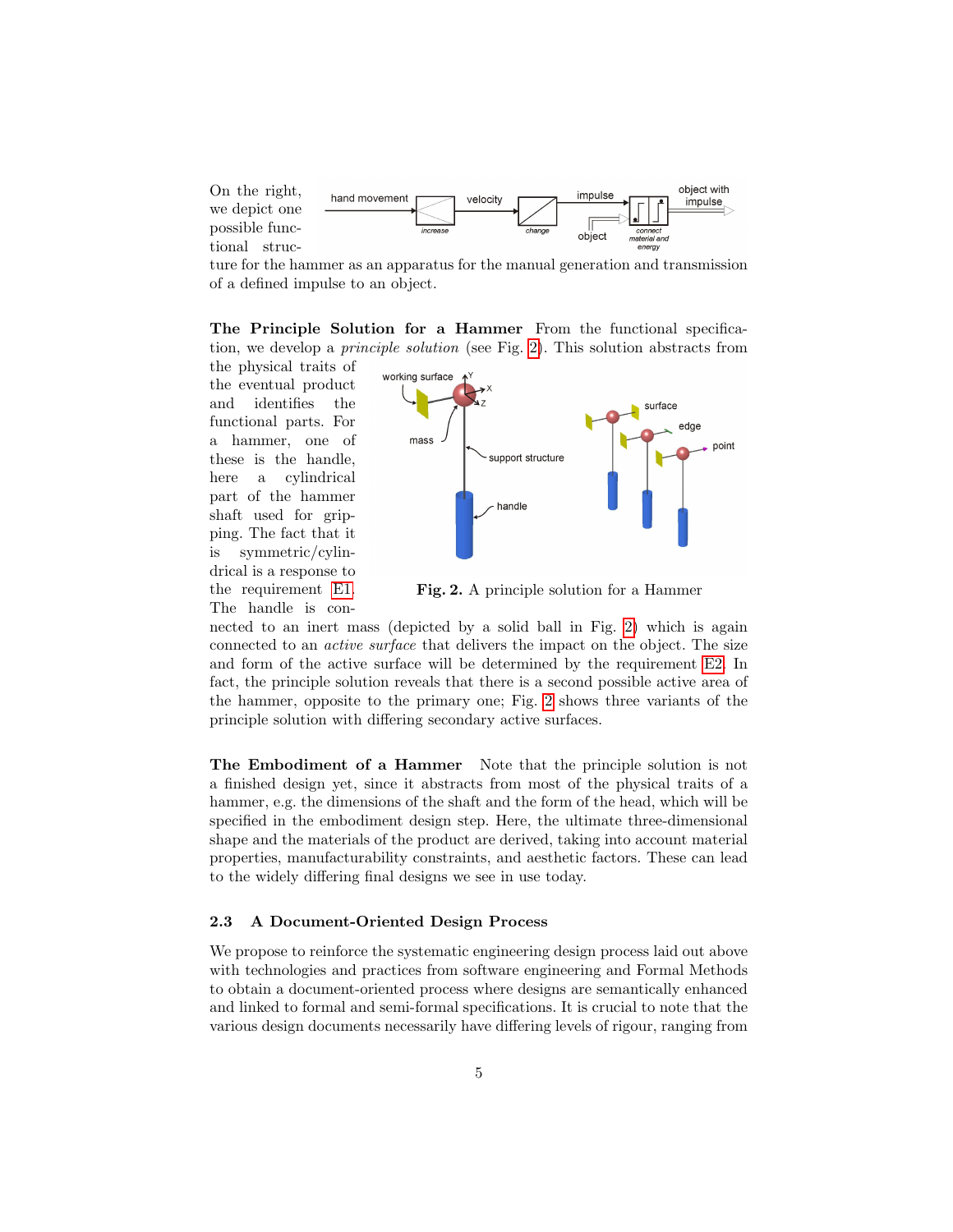informal and hard-to-quantify requirements like [E2](#page-3-1) to mathematical proofs of security-relevant properties, e.g. in aerospace applications. Additionally, different product parts and aspects underlie differing economic and security-related constraints, so that design quality control must be supported at various levels of formality. As a consequence, design documents need to be encoded in a document format that supports *flexible degrees of formality*, such as OMDoc (Open Mathematical Documents [\[6\]](#page-15-4)). The OMDoc format concentrates on structural aspects of the knowledge embedded in documents and provides a markup infrastructure to make it explicit by annotation. Crucially, the format supports a fine-granular mixture of formal and informal elements and thus supports, e.g., the stepwise migration from informal user requirements to specifications expressed in formal logics supported by verification environments like the Bremen heterogeneous tool set HETS [\[8\]](#page-15-1). The format itself is *semi-formal*, i.e. focuses on explicitly structured documents where relevant concepts are annotated by references to content dictionaries that specify the meaning of the terms used in design documents. Semi-formal design documents already bring added value to the engineering process by enabling machine support for many common quality control tasks like requirements tracing and management of change which are based on an explicitly given dependency relation (see [\[1\]](#page-15-5) for details). Fully formal development strands embedded in a semi-formal process additionally allow for the rigorous verification of critical properties in a design, thus providing a reliable link between various stages of the engineering design process. It is this aspect that we concentrate on in the following.

# <span id="page-5-0"></span>3 Invading SolidWorks

We now illustrate how the document-oriented formal/semi-formal methodology in engineering design processes laid out in the last section can be supported by means of an integration of formal methods tools with the widely used CAD system SOLIDWORKS [\[11\]](#page-15-6). The latter serves mainly as a demonstration platform; our overall approach is sufficiently general to apply equally well to any other CAD system that provides suitable interfaces.

To access concrete CAD designs, we provide a SOLIDWORKS plug-in that extracts the designs as formal specifications, i.e. as lists of terms denoting sketches and features, and as formulas expressing constraints relating these sketches and features. These data are obtained using the SOLIDWORKS API, and are output as a HASCASL [\[10\]](#page-15-0) specification encoded in an OMDoc file [\[6\]](#page-15-4).

Overview of HASCASL HasCasl is a higher order extension of the standard algebraic specification language Casl (Common Algebraic Specification Language) [\[2,](#page-15-7)[9\]](#page-15-8) with partial higher order functions and type-class based shallow polymorphism. The HasCasl syntax appearing in the specifications shown in the following is largely self-explanatory; we briefly recall the meaning of some keywords, referring to [\[10\]](#page-15-0) for the full language definition. Variables for individuals, functions and types are declared using the keyword var. The keyword type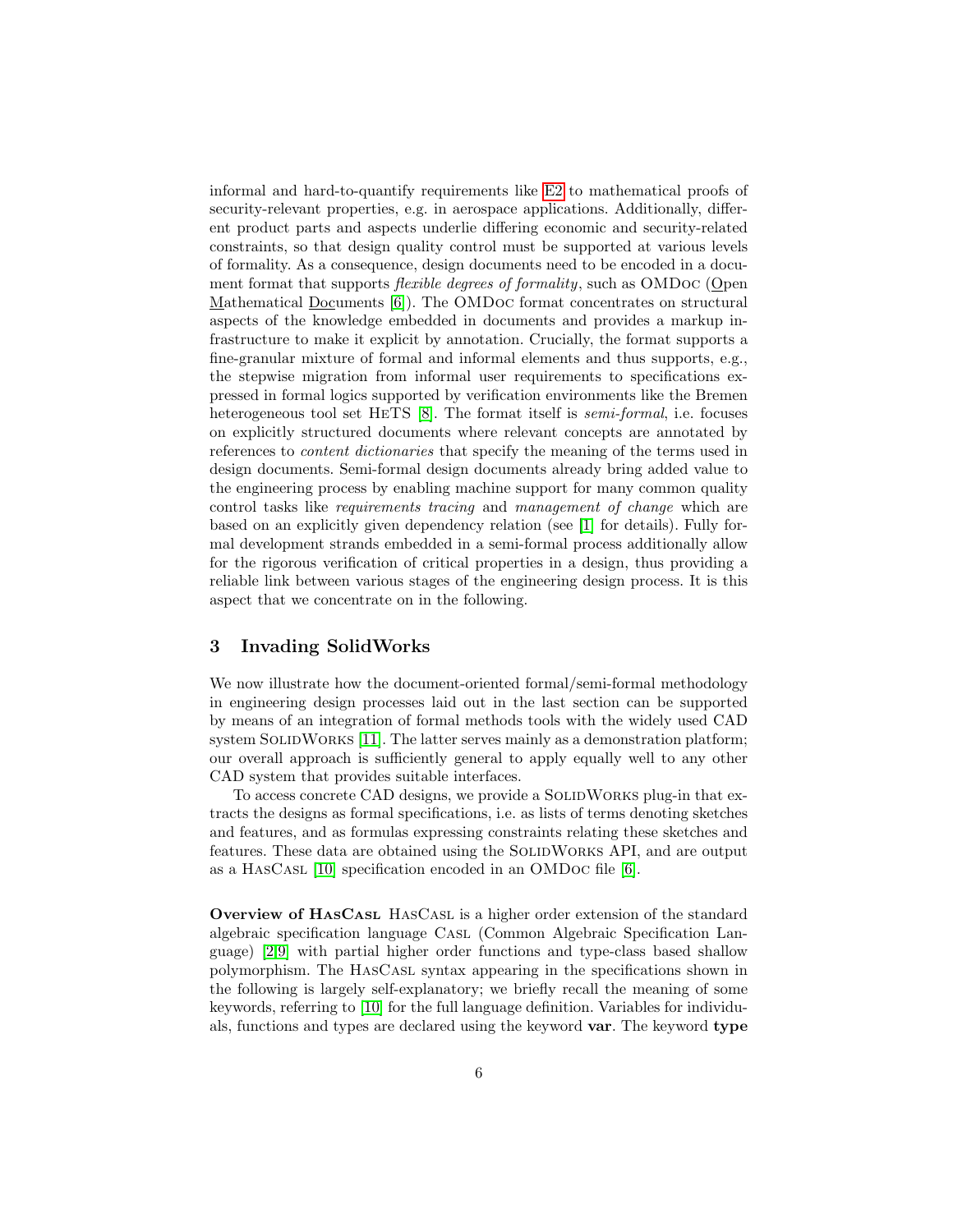declares, possibly polymorphic, types. Types are, a priori, loose; a free type, however, is an algebraic data type built from constructor operations following the standard no-junk-no-confusion principle. Types are used in the profiles of operations, declared and, optionally, defined using the keyword op. Operations may be used to state axioms in standard higher order syntax, with some additional features necessitated through the presence of partial functions, which however will not play a major role in the specifications shown here (although they do show up in the geometric libraries under discussion). Names of axioms are declared in the form  $\%$  (axiom name)%.

Beyond these *basic specification* constructs, HASCASL inherits mechanisms for structured specification from Casl. In particular, named specifications are introduced by the keyword spec; specification extensions that use previously defined syntactic material in new declarations are indicated by the keyword then; and unions of syntactically independent specifications are constructed using the keyword and. Annotation of extensions in the form then %implies indicates that the extension consists purely of theorems that follow from the axioms declared previously. Named specifications may be parameterized over arbitrary specifications. They may be imported using the given name. Named morphisms between two specifications can be defined using the keyword **view** to express that modulo a specified symbol translation, the source specification is a logical consequence of the target specification. HASCASL is connected to the Isabelle/HOL theorem prover via HeTS [\[8\]](#page-15-1).

The SOLIDWORKS Object Model In order to obtain a formal representation of CAD designs, we define the SolidWorks object types as algebraic data types in a HASCASL specification<sup>2</sup> following the SOLIDWORKS object hierarchy, using a predefined polymorphic data type List  $a$  of lists over  $a$ . (All specifications shown below are abridged.)

 $spec$  SOLIDWORKS = AFFINEREALSPACE3DWITHSETS then free types  $SWPlane ::= SWPlane (SpacePoint : Point; NormalVector : VectorStar;$ InnerCS : Vector );  $SWArc ::= SWArc$  (Center : Point; Start : Point; End : Point);  $SWLine ::= SWLine$  (From : Point; To : Point);  $SWSpline ::= SWSpline (Points : List Point);$  $SWSketchObject ::= type SWArc \mid type SWLine \mid type SWSingle;$  $SWSketch ::= SWSketch (Objects: List SWSketchObject;$ Plane : SWPlane);  $SWExtusion ::= SWExtmission (Sketch : SWSketch; Depth : Real);$ . . .  $SWFeature ::= type \textit{SWExtmission} \mid ...$ 

 $2$  All mentioned HASCASL specifications can be obtained over the web from: [https:](https://svn-agbkb.informatik.uni-bremen.de/Hets-lib/trunk/HasCASL/Real3D/) [//svn-agbkb.informatik.uni-bremen.de/Hets-lib/trunk/HasCASL/Real3D/](https://svn-agbkb.informatik.uni-bremen.de/Hets-lib/trunk/HasCASL/Real3D/)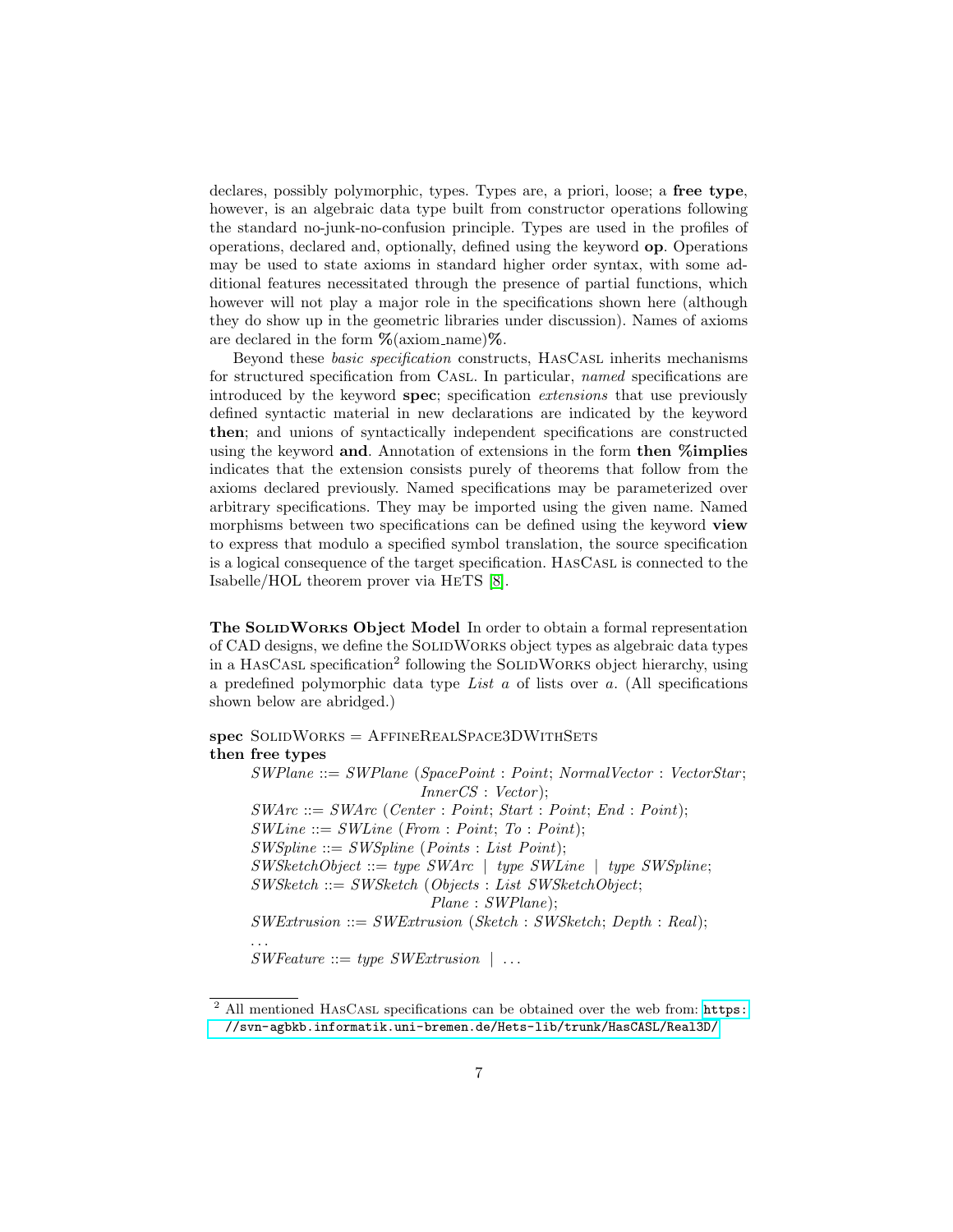This provides a formal syntax of CAD designs, which we then underpin with a formal geometric semantics. The constructs are classified as follows.

- Base objects are real numbers, vectors, points, and planes, the latter given by a point on the plane, the normal vector and a vector in the plane to indicate an inner coordinate system.
- $-$  Sketch objects: From base objects, we can construct sketch objects which are lines defined by a start and an end point, arcs also given by start and end, and additionally a center point, and splines given by a list of anchor points.
- Sketch: A plane together with a list of sketch objects contained in it constitutes a sketch.
- Features represent three dimensional solid objects. They can be constructed from one or more sketches by several feature constructors, which may take additional parameters.

We will focus in the following on the *extrusion* feature constructor which represents the figure that results as the space covered by a sketch when moved orthogonally to the plane of the sketch for a given distance.

In order to reason about formal SOLIDWORKS designs, we equip them with a semantics in terms of point sets in three-dimensional affine space (i.e. in  $\mathbb{R}^3$  equipped with the standard affine structure). For example, the term  $SWLine(A, B)$  is interpreted as a line segment from point A to point B in  $\mathbb{R}^3$ . Formally, the semantics is based on point set constructors that correspond to the syntax constructors, specified as follows.

#### spec SolidWorksSemanticConstructors = AffineRealSpace3DWithSets

### then ops

 $VWithLength(v: Vector; s: Real): Vector =$ v when  $v = 0$  else  $(s / || v ||$  as NonZero))  $* v;$  $VPlane(normal: Vector): VectorSet = \lambda y : Vector \bullet orth (y, normal);$  $VBall(r : Real) : VectorSet = \lambda y : Vector \bullet || y || \leq r;$  $ActAttack(p: Point; vs: VectorSet): PointSet = p + vs;$  $ActExtract(ax:Vector; ps: PointSet): PointSet =$  $\lambda x : Point \bullet \exists l : Real; y : Point$ • l isIn closedinterval  $(0, 1) \wedge y$  isIn ps  $\wedge x = y + l * ax$ ;

Using these semantic constructors, the point set interpretation of, e.g., planes and features is given by the following specification.

spec SolidWorksWithSemantics = SolidWorks and SolidWorksSemanticConstructors then ops  $i:SWExtusion \rightarrow PointSet;$ 

 $i: SWPlane \rightarrow PointSet$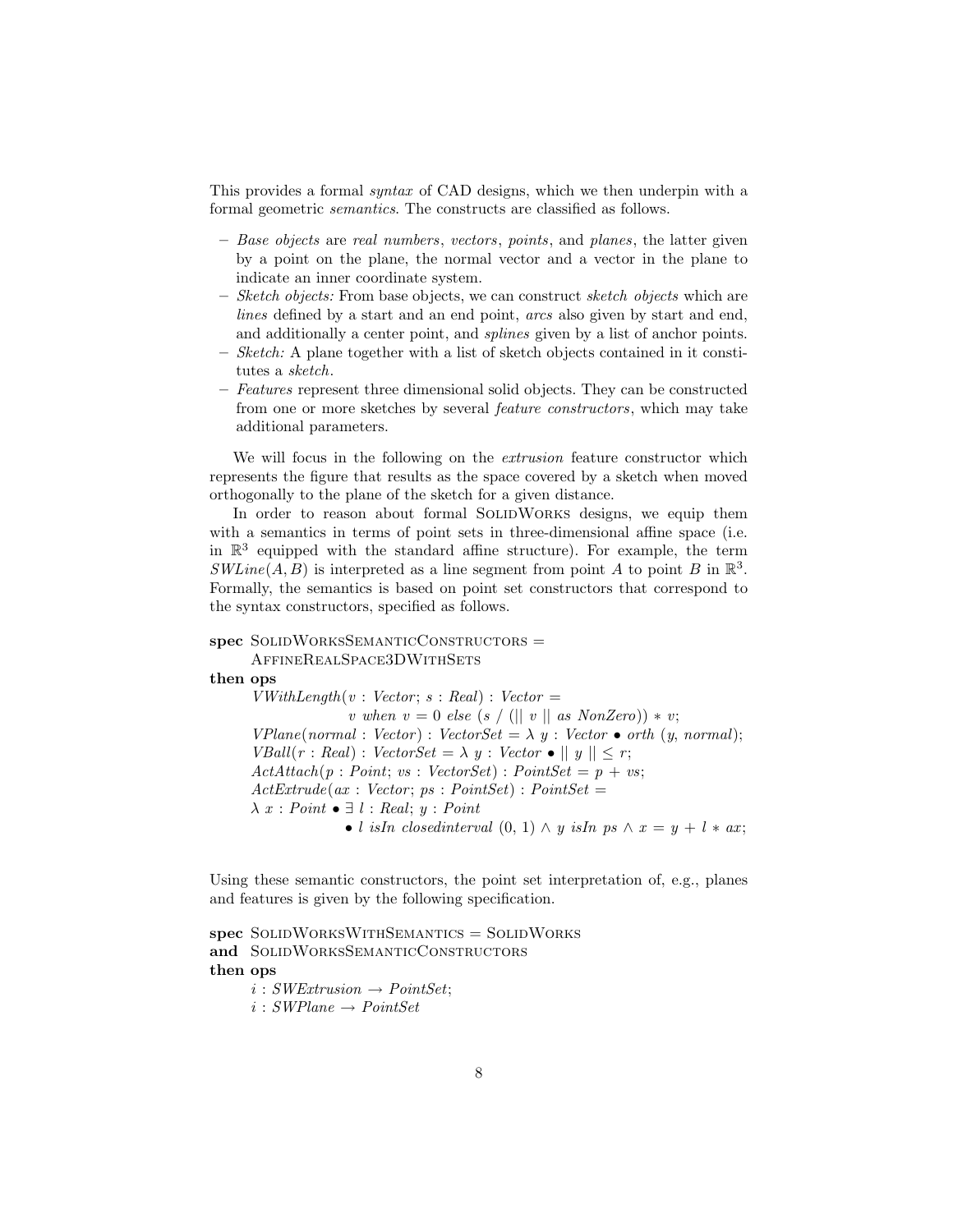vars  $o, x, y, z : Point; n : VectorStar; ics : Vector;$ l : Real; plane : SWPlane • i  $(SWPlane~(o, n, ics)) = ActAttach~(o, VPlane~n);$ • i (SWExtrusion (SWSketch ([ SWArc  $(x, y, z)$  ], plane), l))  $=$  (let cp = x;  $r1 = vec (cp, y);$  $ball = ActAttach$  (cp, VBall  $||$  r1  $||$ );  $planeI = i$  plane;  $scaledAxis = VWithLength (NormalVector plane, l)$ in ActExtrude (scaledAxis, ball intersection planeI)) when  $y = z$  else emptySet;

In the case study of the next section, we will show a concrete example which illustrates the use of the plug-in in the context of our envisioned development process. The case study is mainly concerned with the verification of designs against abstract requirements. Further potential uses of the invasive approach include semantic preloading, i.e. automated rapid prototyping of designs from abstract specifications, as well as requirements tracing and a closer general integration of specifications and designs, e.g. by user-accessible links between specifications and parts in the SOLIDWORKS design.

### <span id="page-8-0"></span>4 Case Study: Simple Geometric Objects

We will now illustrate what form a formal strand of the integrated formal/semiformal development process advocated above might take on a very basic case study: we construct a simple object in the CAD/CAM system, specifically a cylinder, export its formal description using our tool, and then formally verify that it implements a prescribed abstract geometric shape, i.e., that it really is a cylinder. Simple geometric objects like cylinders form the basic repertoire from which complex technical artifacts are built up; for instance, the principle solution of a hammer in Fig. [2](#page-4-0) represents the handle by a cylinder.

Naively, one would imagine that there is really nothing to verify about a geometric object: a cylinder is a cylinder is a cylinder. But as soon as one starts using a real CAD system, it becomes clear that the situation is actually more complex. The mathematical concept of a three-dimensional geometric object is a set of points in three-dimensional euclidean space, typically described by a general formation principle and a number of parameters. E.g. in the case of a (solid) cylinder, the parameters are

- the coordinates of some anchor point, say the centre of the cylinder,
- the spatial direction of the axis,
- the height h and the radius  $r$ ,

and the formation principle for cylinders prescribes that these parameters describe the set of points  $p$  such that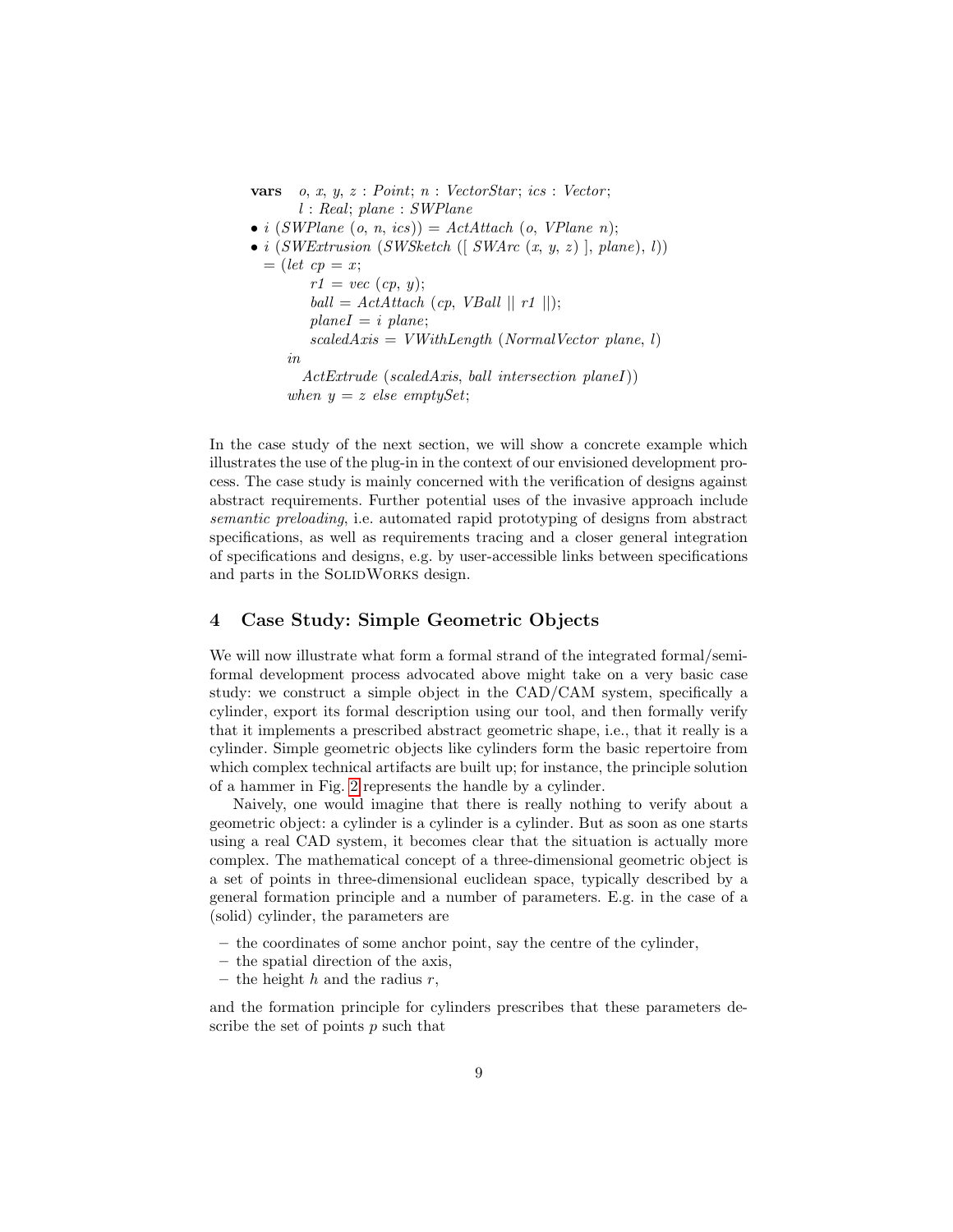- p has distance at most r from the axis (regarded as an infinite straight line);
- the orthogonal projection of p onto the axis has distance at most h from the centre point, and
- $p$  lies in the positive half space determined by the base plane.

On the other hand, the design that we extract from our CAD construction takes a totally different form: instead of defining a point set using the above-mentioned parameters, we construct the cylinder as a feature by applying a suitable feature constructor to more basic two-dimensional objects called sketches as laid out in Section [3.](#page-5-0) Additionally, we may impose constraints on the dimensions involved, e.g. equality of two sides in a triangle, a point which we have not explicitly treated in Section [3.](#page-5-0) Specifically, the construction of a cylinder in SOLIDWORKS would typically proceed as follows.

- Create a plane.
- Insert a circle into the plane, described as a circular arc with coincident start and end points.
- Extrude the circle to a certain depth.

Thus, the cylinder is constructed a feature stemming from the extrusion feature constructor which is anchored in the sketch consisting of one sketch object, the circle. We shall generally refer to a combination of features as described above as a concrete



Fig. 3. A cylinder in SOLIDWORKS

design, while a definition via mathematical point sets will be called an abstract design. While in the above case it is easy to see intuitively that the concrete design matches the abstract design, i.e. that extruding a circle really yields a cylinder, the formalisation of this intuition is by no means an entirely trivial enterprise, and more complex objects quickly lead to quite challenging verification tasks – imagine e.g. having to check that two given circular extrusions of two circles yield two interlocking chain links. Additional complexity arises from the above-mentioned constraints  $-$  e.g. one may initially leave the height of the cylinder open, cut part of the cylinder off using a skewed plane placed at a defined angle to the base plane and touching the perimeter of the bottom circle, and then impose that the height of the short side of the arising cut cylinder is half that of the long side, thus completely determining the height.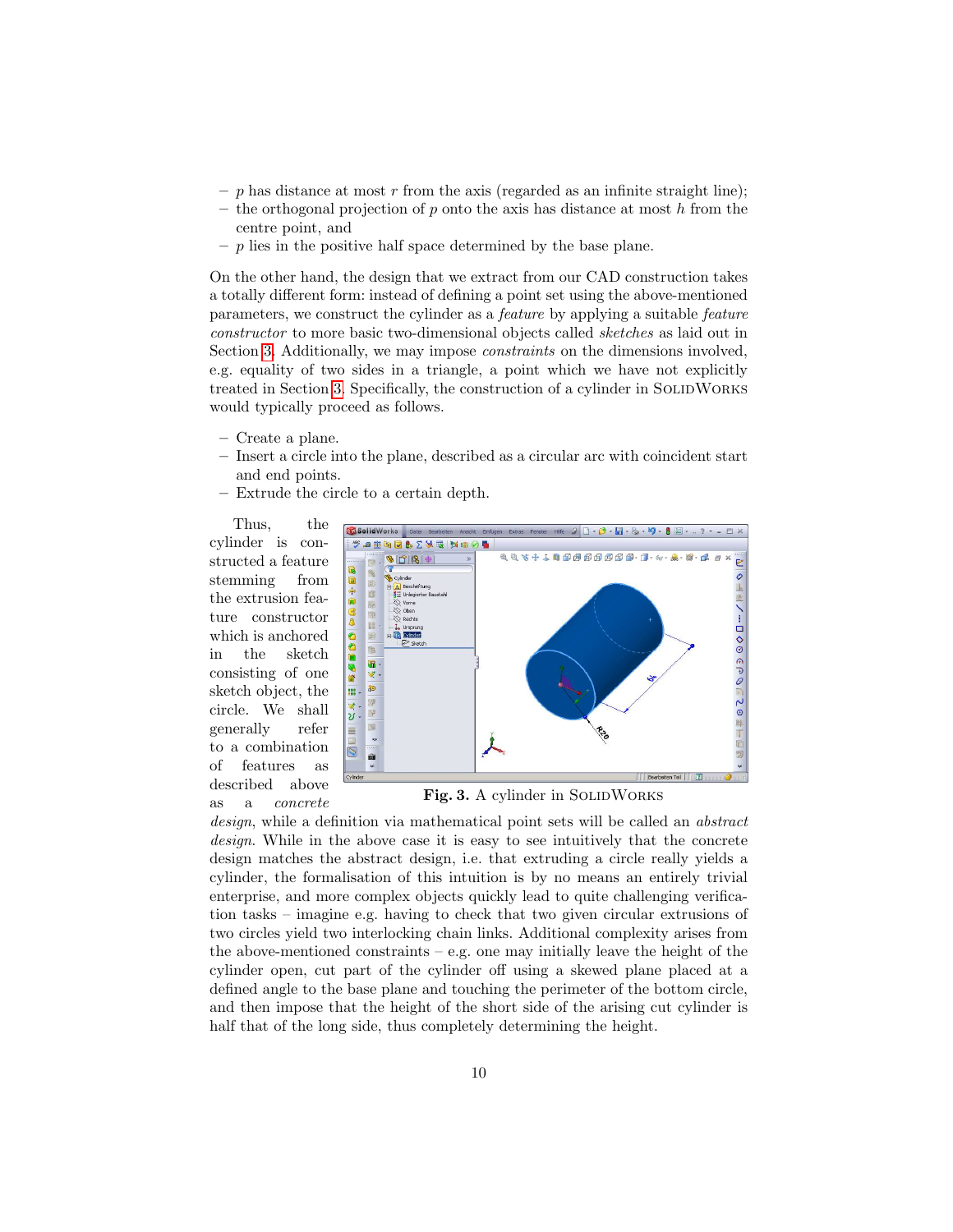It is therefore desirable to have machine support for checking that an abstract design is actually implemented by a given concrete design. Besides the mere fact that one can verify geometric shapes, added benefits include

- Easy proofs of physical and geometric properties of the objects involved e.g. once one has matched the abstract cylinder to the concrete cylinder, one can now prove on the abstract side (much more easily than on the concrete side) that the cylinder adheres to a prescribed surface area, volume, or mass (if the density is known).
- Better control over the cohesion and consistency of the design e.g. if it turns out that the design fails to match the abstract object, this may mean that the designer has accidentally left extraneous degrees of freedom. Such errors may later lead to blocked designs that cannot be completed due to unsatisfiability of their constraints, a notorious problem in computer-aided construction; verification against abstract designs may help detecting such errors at an early stage of the development process.
- The abstract design may in fact properly abstract from the concrete shape of the final object, e.g. by leaving less relevant dimensions open (within certain ranges) or omitting features that do not play a central role in the present stage of the design process, thus providing for a property-centered approach to evolutionary design.

Further possible semantic services enabled by the connection between abstract and concrete designs within HeTS include semantic annotation and requirements tracing as discussed in Section [2.](#page-1-0) A more visionary potential application of abstract designs is the automated derivation of concrete designs, i.e. rapid prototyping by compilation of abstract designs into preliminary formally verified CAD documents.

A collection of geometry libraries The basis of the proposed formal geometric verification framework is a collection of HasCasl specification libraries, structured as follows. The abstract specification of three dimensional basic geometry is contained in a library which provides the fundamental types and objects such as the data types *Point* and *Vector* for points and vectors in  $\mathbb{R}^3$ , types for point sets and vector sets, and operations on these types. These specifications use specification instantiations from an abstract library of linear algebra and affine geometry which provides the basic notions of a Euclidean vector space such as linear dependency, norm and distance, the inner product and orthogonality, and the operations which relate points and vectors in affine geometry. For instance, the basic definition of an affine space, i.e. intuitively a vector space without origin, is given as follows.

 $spec$  AffineSpace[VectorSpace[Field]] = type Point op  $-+$  : Point  $\times Space \rightarrow Point$  %(point space map)% vars  $p, q : Point; v, w : Space$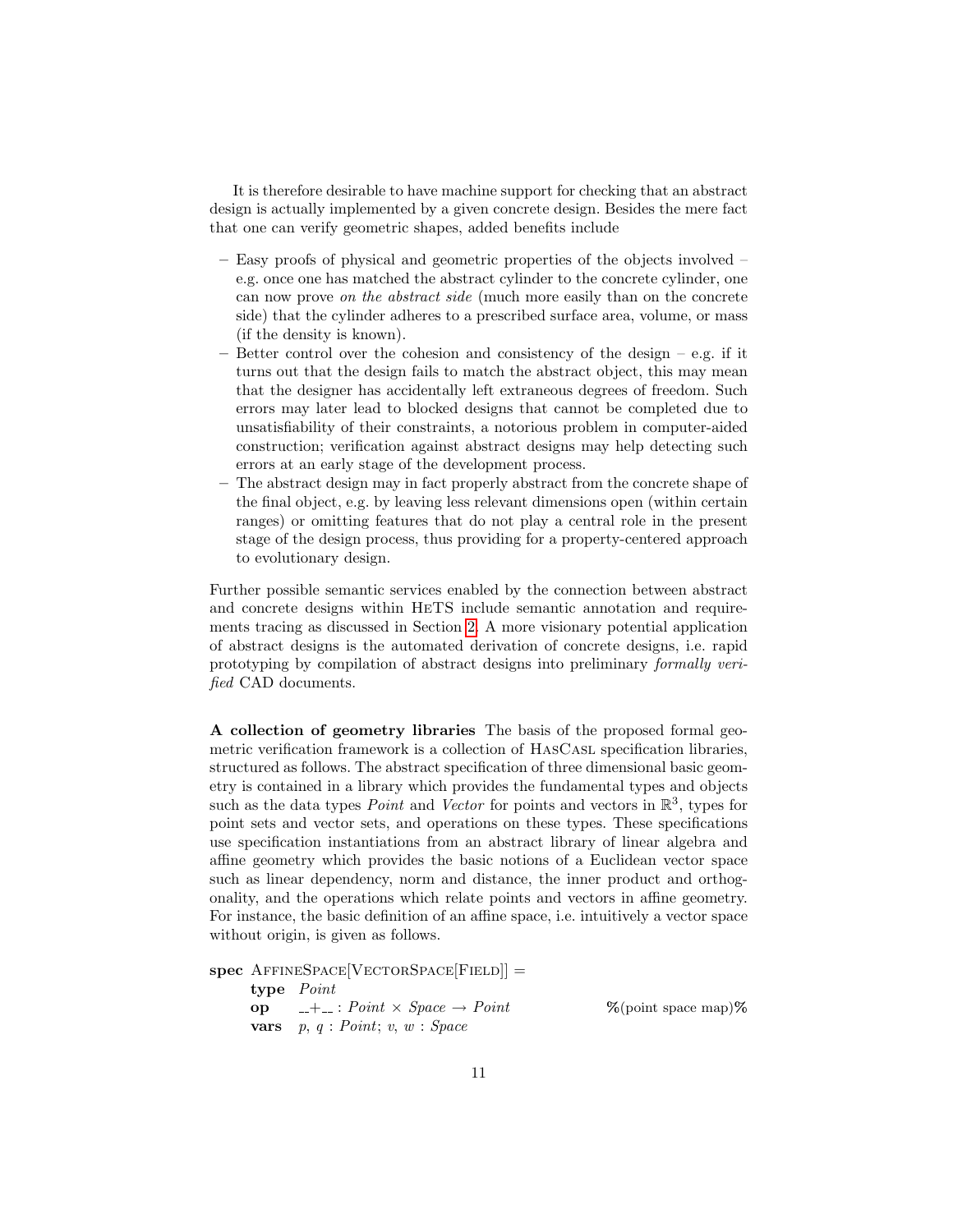|     | $p + v = p + w \Rightarrow v = w$                                   | $\%$ (plus injective) $\%$                |
|-----|---------------------------------------------------------------------|-------------------------------------------|
|     | $\bullet \exists y : Space \bullet p + y = q$                       | $\%$ (plus surjective) $\%$               |
|     | • $p + (v + w) = p + v + w;$                                        | $\%$ (point vector plus associative) $\%$ |
|     | then % implies                                                      |                                           |
|     | $\forall p : Point; v, w : Space$                                   |                                           |
|     | $p + v + w = p + w + v;$                                            | $\%$ (point vector plus commutative) $\%$ |
| end |                                                                     |                                           |
|     |                                                                     |                                           |
|     | spec EXTAFFINESPACE $[AfterINESPACE[VectorSPACE[FileLD]]] = \% def$ |                                           |
|     | <b>op</b> $vec : Point \times Point \rightarrow Space$              |                                           |
|     | $\forall p, q : Point \bullet p + vec(p, q) = q;$                   | $\%$ (vec def) $\%$                       |
|     | then %implies                                                       |                                           |
|     | vars $p, q, r : Point; v, w : Space$                                |                                           |
|     | • vec $(p, q) + vec (q, r) = vec (p, r)$                            | $\%$ (transitivity of vec plus) $\%$      |
|     | • vec $(p, q) = -vec(q, p)$                                         | $\%$ (antisymmetry of vec) $\%$           |
|     | • $p + v = q \Rightarrow v = vec(p, q);$                            | $\%$ (plus vec identity) $\%$             |
| end |                                                                     |                                           |

(Here, we employ a pattern where specifications are separated into a base part containing only the bare definitions and an extended part containing derived operations, marked as such by the semantic annotation %def.)

The libraries for SOLIDWORKS consists of the data types and semantics introduced in section [3](#page-5-0) and a library which contains common concrete design patterns such as, e.g., the construction of a cylinder described earlier in this section. They also contain views stating the correctness of these patterns, as exemplified next. Constructions exported from SOLIDWORKS using our tool can then be matched with design patterns in the library via (trivial) views, thus inheriting the correctness w.r.t. the abstract design from the design pattern.

#### 4.1 A proof of a refinement view

We illustrate the verification of concrete design patterns against abstract designs on our running example, the cylinder. The abstract design is specified as follows.

 $spec$  Cylinder = AffineRealSpace3DWithSets **then op** Cylinder (offset : Point;  $r : RealPos$ ;  $ax : VectorStar$ ) : PointSet =  $\lambda x : Point \bullet let v = vec (offset, x) in$  $|| \text{ } proj \text{ } (v, \text{ } ax) || \le || \text{ } ax ||$  $\wedge \parallel orthcomp \ (v, ax) \ || \leq r$  $\wedge$   $(v * ax) \geq 0;$ 

We wish to match this with the concrete design pattern modelling the CAD construction process outlined above (importing the previously established fact that planes in SOLIDWORKS are really affine planes):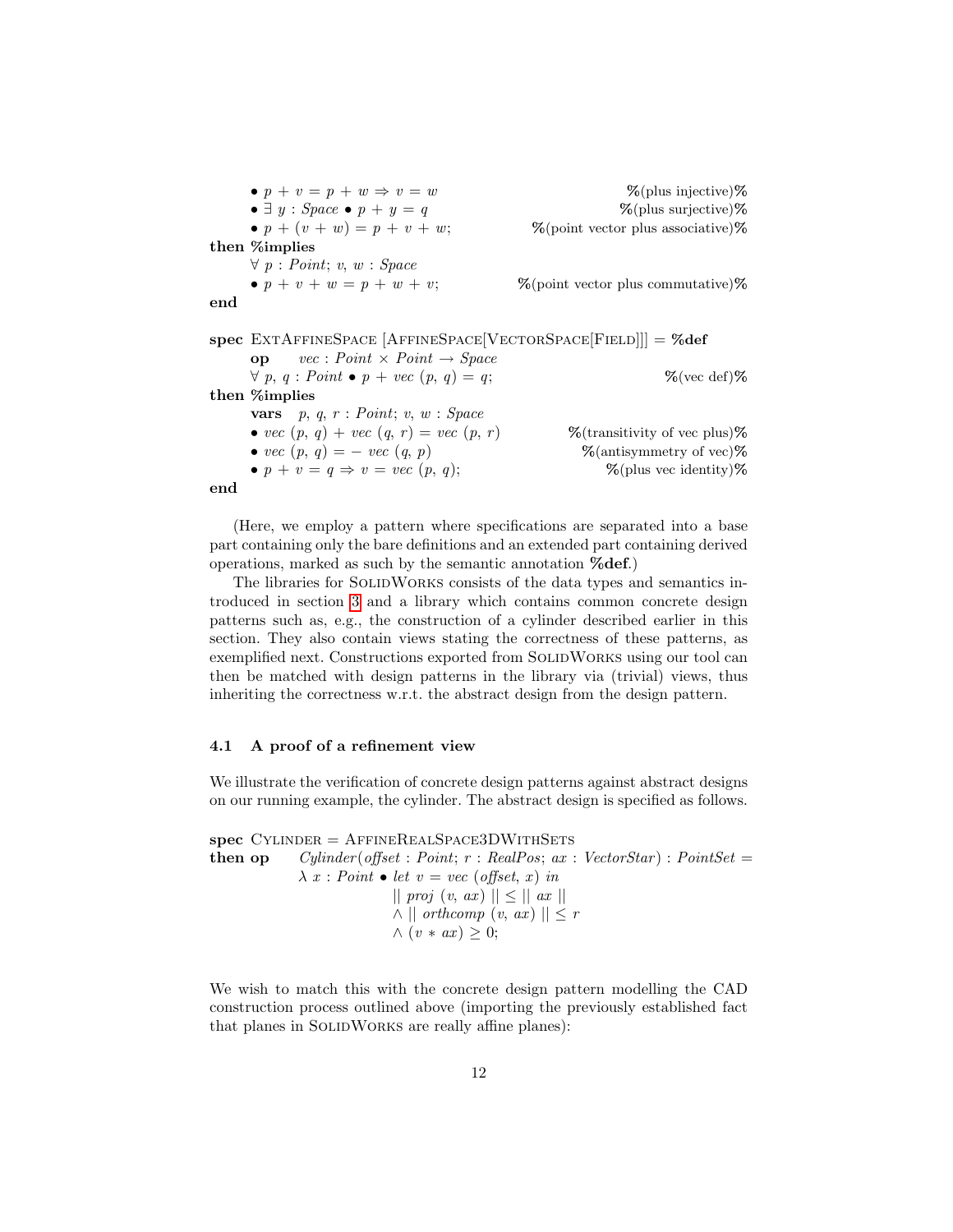$spec$  SOLIDWORKSCYLBYARCEXTRUSION = SolidWorksPlane is AffinePlane then op  $SWCylinder (center, boundary pt : Point; axis : VectorStar): SWFeature =$ let plane = SWPlane (center, axis,  $V(0, 0, 0)$ );  $arc = SWArc$  (center, boundarypt, boundarypt);  $height = || axis ||$ in SWExtrusion (SWSketch ([ arc ], plane), height); view SWCylByAE IsCylinder : Cylinder to {SolidWorksCylByArcExtrusion then op  $Cylinder (offset : Point; r : RealPos; axis : VectorStar): PointSet =$ let boundary  $= \lambda p$ : Point • let  $v = vec$  (offset, p) in orth  $(v, axis) \wedge || v || = r;$  $boundarypt = choose boundary$ in i  $(SWCylinder$  (offset, boundarypt, axis)); }

The above view expresses that every affine cylinder can be realized by our concrete design pattern. In induces a proof obligation stating that the operation Cylinder defined in the view by means of i∘ $SWCylinder$  is equal to the operation Cylinder defined in the specification Cylinder, the source of the view. Listing [1.1](#page-12-0) shows this proof obligation translated to an Isabelle/HOL assertion.

Listing 1.1. Proof obligation as Isabelle/HOL assertion

<span id="page-12-0"></span>theorem def\_of\_Cylinder : "ALL axis offset r . Cylinder ((offset,  $r$ ),  $axis$ ) =  $(\% x. \text{ let } y = \text{vec}(\text{offset}, x))$ in (  $||$  proj(v, gn\_inj(axis))  $|| \leq^2 ||$  gn\_inj(axis)  $|| \&$  direct or  $\log(v, g_n \in \mathcal{G}(x; s))$   $|| \leq^2$  gn\_inj(r)) &  $v * 4$  gn inj( $axis$ ) >=' 0'')"

We will sketch the corresponding proof in Isabelle/HOL, using a slightly more readable notation than those in the original Isabelle source code<sup>3</sup>. After the unfolding of function definitions such as  $SWCylinder$ , SWExtrusion, i, ActExtrude and some bookkeeping steps involving let-environments, conditionals, and function equality, we arrive at an equivalence of the form

```
(1) Exists l:Real , y:Point .
(1.1) l in [0..1] \left/\right (1.2) y in ( ball intersection plane) \left/\right (1.3) x = y + 1 * axis\iff (2)(2.1) || vp|| \langle = |||axis|| / \rangle (2.2) || vo|| \langle = r / \rangle (2.3) v * axis \rangle = 0
```
<sup>3</sup> The Isabelle source code for this proof can be obtained over the web from: [https://svn-agbkb.informatik.uni-bremen.de/Hets-lib/trunk/HasCASL/](https://svn-agbkb.informatik.uni-bremen.de/Hets-lib/trunk/HasCASL/Real3D/SolidWorks/CylinderView.thy) [Real3D/SolidWorks/CylinderView.thy](https://svn-agbkb.informatik.uni-bremen.de/Hets-lib/trunk/HasCASL/Real3D/SolidWorks/CylinderView.thy)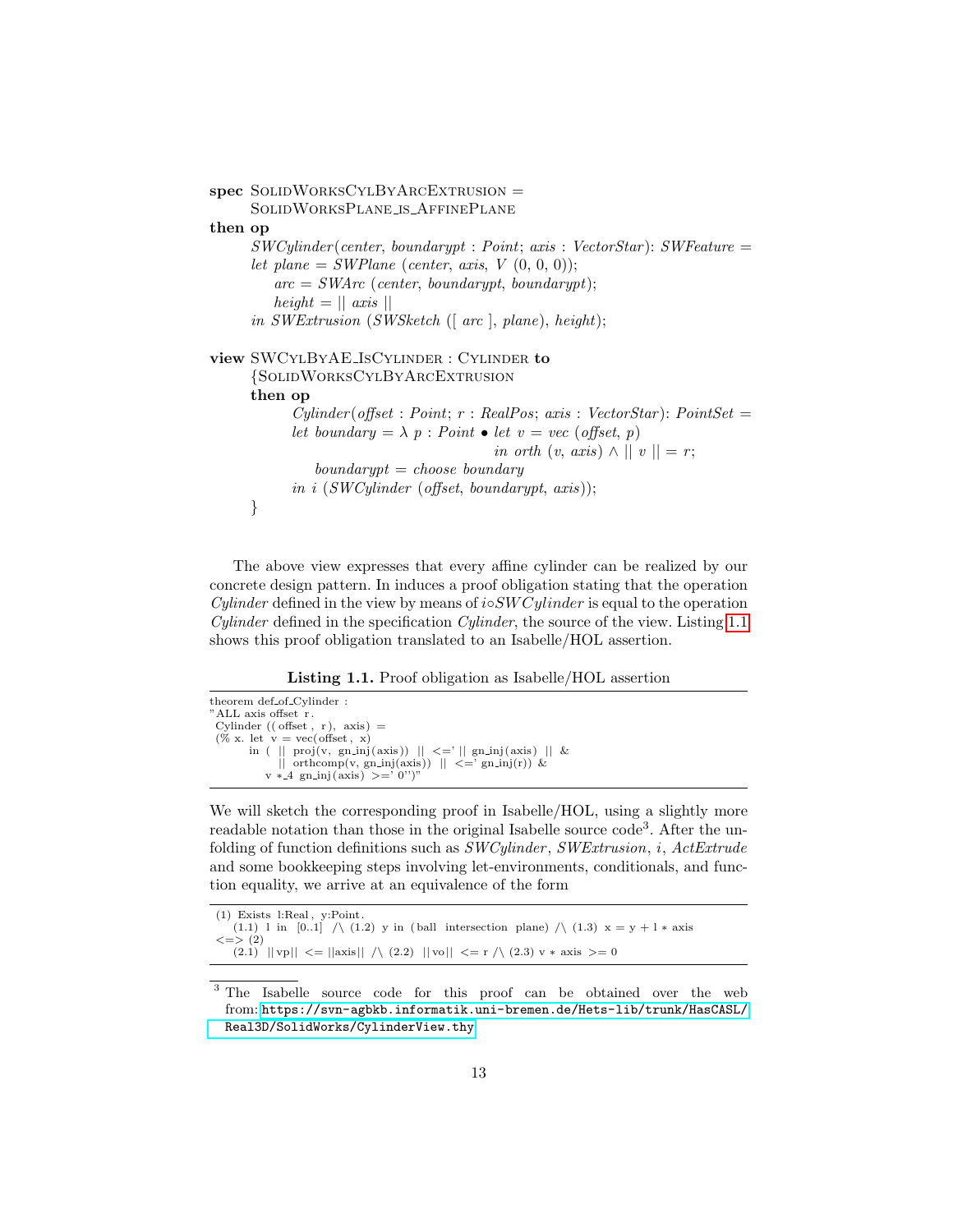with free variables x, offset, r and axis and a local environment containing the following variables with their bindings (see Table [1](#page-13-0) for an explanation of the occurring function symbols)

(0.1) boundary = \p. let v=vec(offset, p) in orth(v, axis)  $/ \ |v|| = r$ 

 $(0.2)$  bp = choose(boundary)

 $(0.3)$  r1 = vec(offset, bp) (0.4) pln = SWPlane offset axis 0

 $(0.5)$  arc = SWArc offset bp bp

 $(0.6)$  ht =  $||axis||$ 

 $(0.7)\ \ \mathrm{ball}\ = \ \mathrm{ActAttach(offset,~VBall(||r1~||))}$ 

 $(0.8)$  plane =  $i(\text{pln})$ 

 $(0.9)$  v = vec(offset, x)  $(0.10)$  vp = proj(v, axis)

 $(0.11)$  vo = orthcomp(v, axis)

| <b>FUNCTION</b> | DESCRIPTION                                                                                                    |
|-----------------|----------------------------------------------------------------------------------------------------------------|
| [0.11]          | closed unit interval                                                                                           |
| intersection    | binary set intersection                                                                                        |
| $\ast$          | overloaded binary operator (inner product, scalar multiplication, )                                            |
| $  \cdot  $     | norm of a vector                                                                                               |
| vec             | the vector connecting two points                                                                               |
| orth            | the orthogonality predicate for two vectors                                                                    |
| choose          | usual choice operator for a predicate                                                                          |
| SWPlane         | SOLIDWORKS constructor for a plane (see Section 3)                                                             |
| SWArc           | SOLIDWORKS constructor for an arc (see Section 3)                                                              |
| <b>VBall</b>    | vector set constructor for a ball (see Section 3)                                                              |
| ActAttach       | point set constructor adding a vector set to a point (see Section 3)                                           |
| ı               | interpretation function (see Section 3)                                                                        |
| proj            | orthogonal projection of a vector onto another                                                                 |
| orthcomp        | the orthogonal component of an orthogonal decomposition                                                        |
|                 | music in the contract of the contract of the contract of the contract of the contract of the contract of the c |

<span id="page-13-0"></span>Table 1. Function symbols and their meaning

The key to the proof is the relation between v, y and 1 and the orthogonal decomposition of v along the axis:  $v = vp + vo$ . From (0.8) together with (0.4) and the semantics definition for a plane, we obtain plane = offset + VPlane(axis) = offset + {z | orth(z,axis)}, and with (1.2), which gives us y in plane, we have  $y =$  offset + y' with y' satisfying orth(y', axis). Similarly we obtain from (0.7) that  $y = \text{offset} + y'$  with  $y' \leq ||r1||$ and of course  $y' = y'$  by injectivity of the addition of vectors to points in affine space. Substituting y into (1.3) gives us  $x =$  offset +  $y' + 1$  \* axis.

On the other hand, from  $(0.9)$  we have  $x =$  offset +  $v =$  offset +  $vo +$ vp with vp a multiple of axis and vo orthogonal to it. Hence we obtain offset + y' + 1 \* axis = offset + vo + vp and thus  $y'$  + 1 \* axis = vo + vp. As l \* axis and vp are linearly dependent and each side of the equation is the unique orthogonal decomposition of  $v$ , we obtain finally our relation as  $y' = v\circ$ and  $1 * axis = vp$ .

To show  $(1) \Rightarrow (2)$  using this relation it remains to establish the following.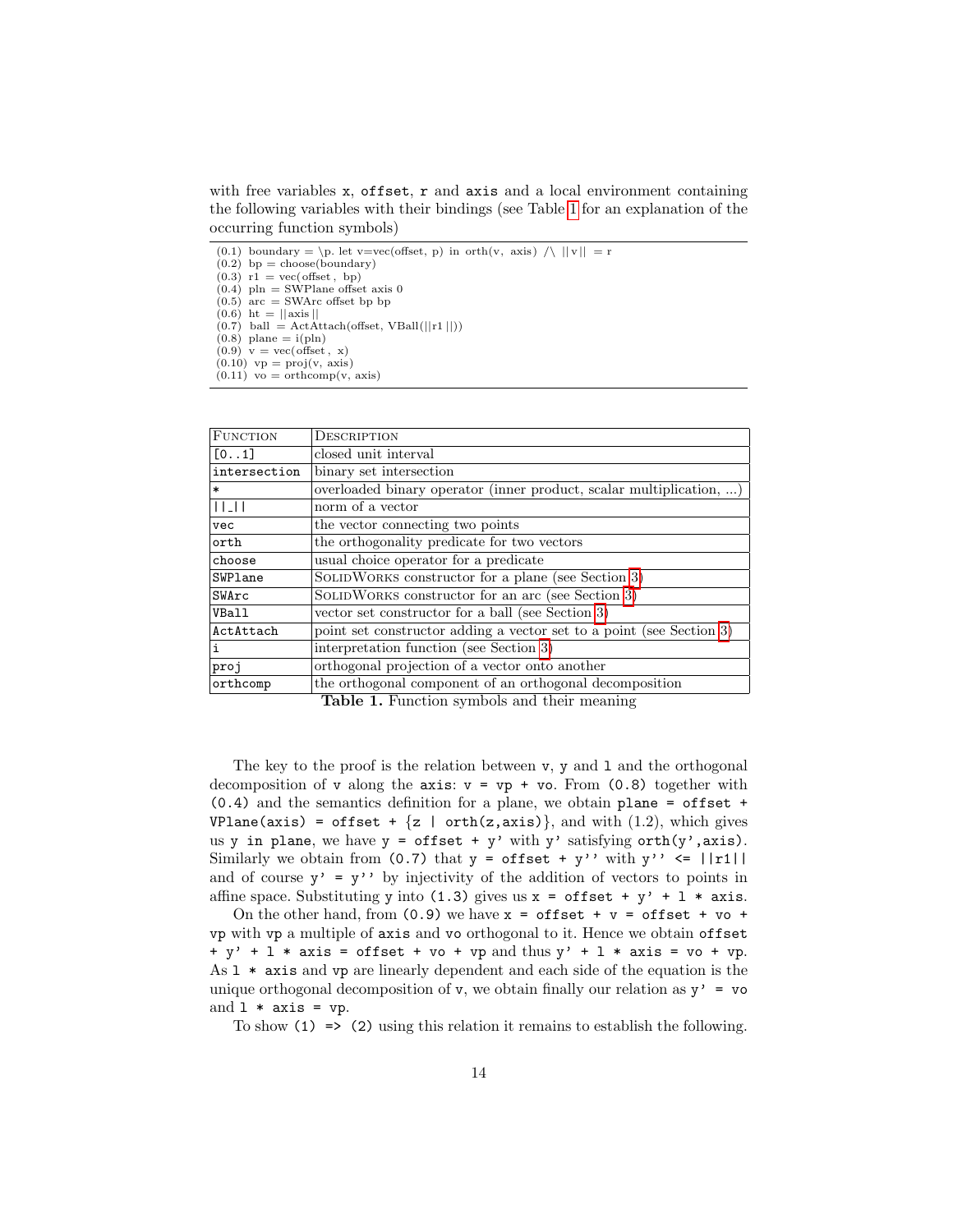$(1')$  l in  $[0..1]$   $\wedge$   $(1.2')$  y in ball  $\Rightarrow$  (2)  $(2.1')$  || l \* axis || <= ||axis || /\  $(2.2')$  || y' || <= r  $/ \backslash (2.3') (\text{vo} + 1 * \text{axis}) * \text{axis} > = 0$ 

The rest is now real arithmetic together with the distributive law of the inner product and some basic facts concerning the inner product and the norm, thus concluding the correctness proof of the concrete design pattern for cylinders.

# 5 Conclusion and Further Work

We have argued that systematic engineering design processes (as laid down e.g. in VDI 2221) have many commonalities with software engineering. To transfer methods from software engineering to engineering design we have to deal with the fact that engineering design processes are considerably less formal and are geared towards producing CAD/CAM objects instead of program code. We have formulated a semi-formal, document-oriented design process that integrates CAD/CAM documents with specification documents of various degrees of formalisation, up to and including fully formal specification and verification. To support the CAD/CAM parts of this design process, we have extended a widely used CAD system with an interface for exporting CAD objects to the Bremen heterogeneous tool set HeTS, specifically to translate them into specifications in the wide-spectrum language HasCasl. Thereby, we turn CAD documents into fully formal documents within our process, as the export mechanism defines a rigorous geometric semantics for CAD designs. Moreover, we have illustrated the formal proof obligations that may arise in this process, and have presented a sample proof that verifies the implementation of a simple abstract geometric object by a CAD design.

The work reported here forms part of a long-term endeavor where we want to rethink the systematic engineering design process as a whole. Further steps in this program include the systematic development of a library of abstract construction patterns, improved automated proof support for geometric proofs possibly using an integration of computer algebra systems into the HeTS framework, rapid prototyping of CAD/CAM objects from abstract specifications, and verification of CAD/CAM designs against formalised industrial standards. The reasoning support for formalised geometry may eventually profit from existing results on automated theorem proving in geometry including [\[3,](#page-15-9)[13,](#page-15-10)[4\]](#page-15-11) and, most recently, from the Flyspeck project [\[5\]](#page-15-12), either by reuse of concepts or by actually importing existing theorems using the heterogeneous mechanisms provided by HeTS.

# Acknowledgements

The work reported here was supported by the FormalSafe project conducted by DFKI Bremen and funded by the German Federal Ministry of Education